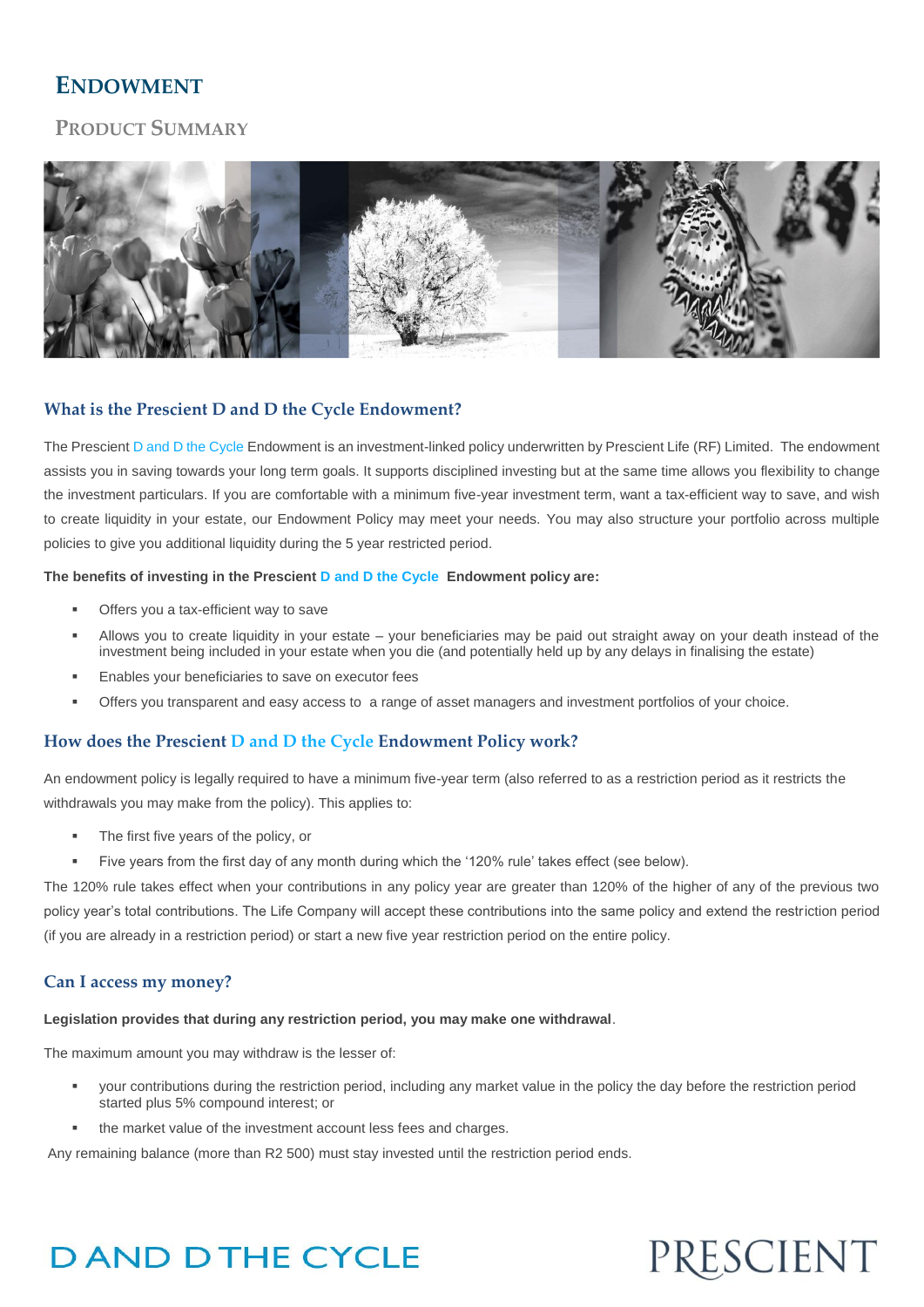#### **If the policy is not in a restriction period:**

- You may withdraw part or all of the value of the policy, which is the market value in the investment account less fees and charges, and/or
- You may also schedule regular withdrawals from the Prescient D and D the Cycle Endowment

#### **[What is the tax treatment?](javascript:;)**

In terms of income tax legislation the administrator is required to pay income tax and capital gains tax (CGT) at a rate which depends on how you are classified. For this purpose, you are classified as either a natural person, company, or an untaxed policyholder. Trusts are taxed according to the classification of the beneficiary.

Income tax is incurred and recovered from the policy when income are received. The Administrator pay tax on any capital gains that may arise. This means that on the sale of units to pay a benefit from the policy, the benefit may be reduced by a provision for CGT. Any sale of units to pay fees or charges or a sale of units to effect a switch from one unit trust to another may create a CGT liability which will be recovered from the policy benefit when it is paid out.

#### **Who can invest and what tax rates apply:**

Any natural person, registered company, trust and non taxpaying organisation may invest in the Prescient D and D the Cycle Endowment Policy.

Minimum Investment R5 million

#### **What happens when I die?**

At the commencement of your policy, you must nominate a life assured and a beneficiary for ownership/beneficiary for proceeds. If you are not the last life assured, the policy will not come to an end due to your death. Ownership of the policy will pass to the nominated beneficiary for ownership.

The policy comes to an end when the last life assured dies. The proceeds will be paid directly to the beneficiary for proceeds.

#### **Life assured**

The policy is issued on the life of this person and comes to an end when this person dies. If there is more than one life assured the policy will end when the last life assured dies.

#### **Beneficiary for ownership**

If the policyholder and the life assured is not the same person, or if there is more than one life assured, you may nominate a beneficiary for ownership to become the owner of the policy after your death. This only applies if the policyholder is a natural person. If there is more than one policyholder, each policyholder may nominate only one beneficiary for ownership.

#### **Beneficiary for proceeds**

If the policyholder is a natural person, and is the only life assured, you may nominate a beneficiary for proceeds to receive the proceeds of the policy after your death.

#### **[Can the policy be used as security?](javascript:;)**

Your investment may be ceded as a security or an outright cession.

#### **Can I make a loan on the policy?**

You may not take a loan from your Prescient D and D the Cycle Endowment Policy. You are only allowed to make one surrender within your restriction period.

#### **Can I transfer this policy to another insurer?**

You may not transfer this investment to another endowment policy or transfer another endowment policy into the Prescient D and D the cycle Endowment Policy.

## **DAND DTHE CYCLE**

# PRESCIENT